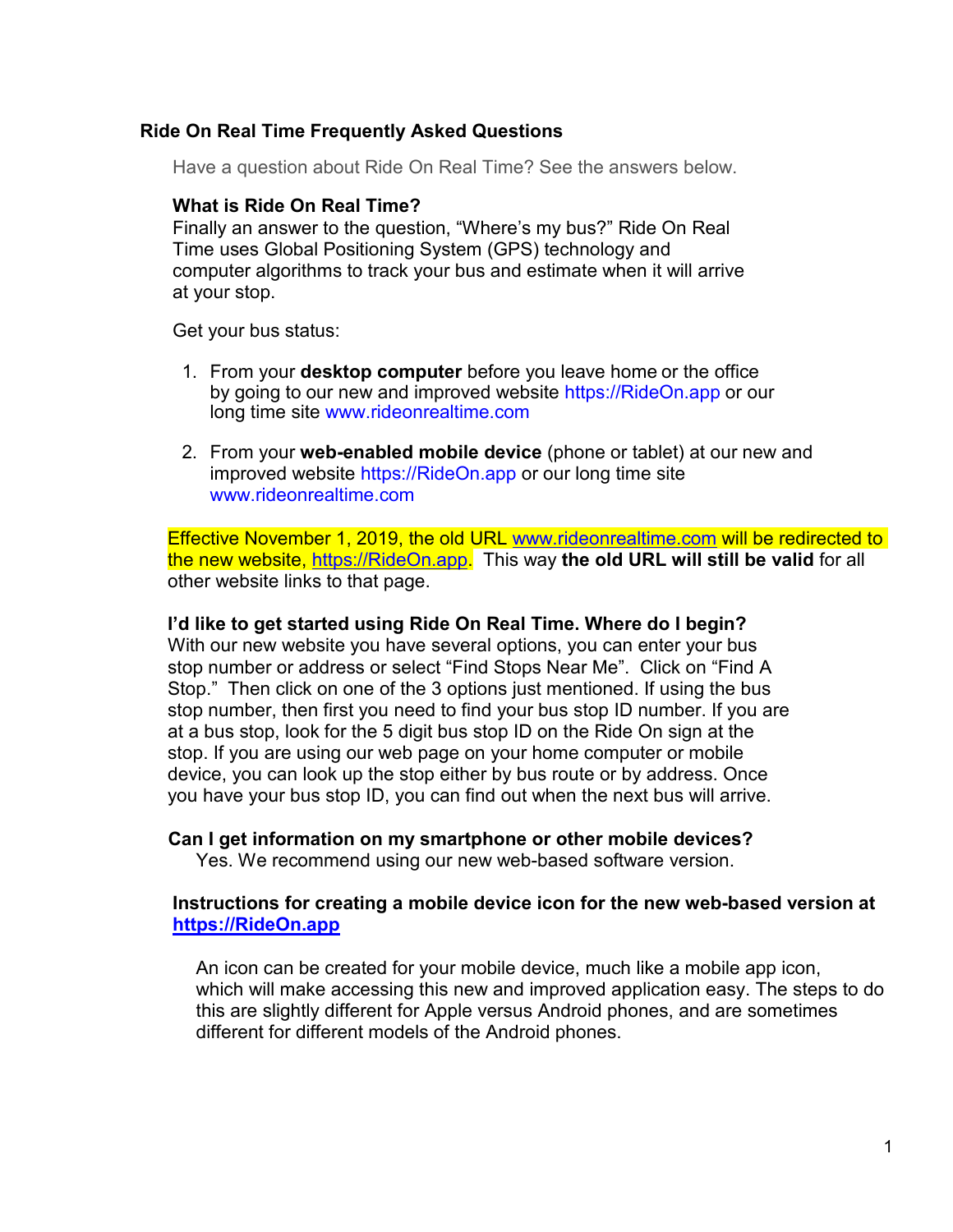

# **How to add a website icon to your Android home screen**

- Open your website browser; there are at least 4 types but "Google" is on most phones
- Type **https://rideon.app as the website** you are seeking and press the "Enter" key
- Click on your browser options (e.g. hamburger button or 3 dots)
- Tap on **"Add To Home Screen"; follow any prompts to "Add"; steps may vary slightly due to different phone models**
- Drag the new icon to where you want it in your list(s) of mobile app icons on your home screen

# • **How to add a website icon to the iPhone home screen**

- Open your internet browser "Safari"
- Type **[https://rideon.app](https://gcc01.safelinks.protection.outlook.com/?url=https://rideon.app/&data=02|01|Will.Kenlaw@montgomerycountymd.gov|20b77856210c4a65e64708d7481f6d1a|6e01b1f9b1e54073ac97778069a0ad64|0|0|637057172115468765&sdata=%2B15yWNqeBT8SRdY5MbTR8qzg7OTFjpbUknqSX0hzf6g%3D&reserved=0)** (to save to **your home screen**). ...
- Tap the **Share** button at the bottom of the page.
- On the bottom row of **icons**, scroll over until you see "**Add to Home Screen"** and tap this.
- Drag the new icon to where you want it in your list(s) of mobile app icons on your home screen; icon is the same as current Ride On Real Time icon, so you can delete the old one. This deletes the old mobile app.

**If after completing these steps, you don't see your location on the application, make sure your "Location Services" feature is turned on. On your phone, go to "Settings," then to "Privacy," then to "Location Services," and turn it on.**

# **Top Five New Features:**

- \* Usable on all devices: computers, tablets, phones
- \* American Disabilities Act (ADA) compliant (508 Accessibility)
- \* Updates vehicle position every 5 seconds versus 60 to 120 seconds on the old app
- \* There is a Trip Planner

\* Arrival Information is the same as on bus shelter monitors, regional service center monitors, and MC311 CSR monitors

# **Additional Features:**

\* Ability to see bus in real time on the map; tapping/clicking on bus icon provides bus information (Where's My Bus?)

\* Ability to get directions from one to another point (508 compliant)

\* Ability to click/tap on any stop icon on any screen with map and see real time bus departures from the stop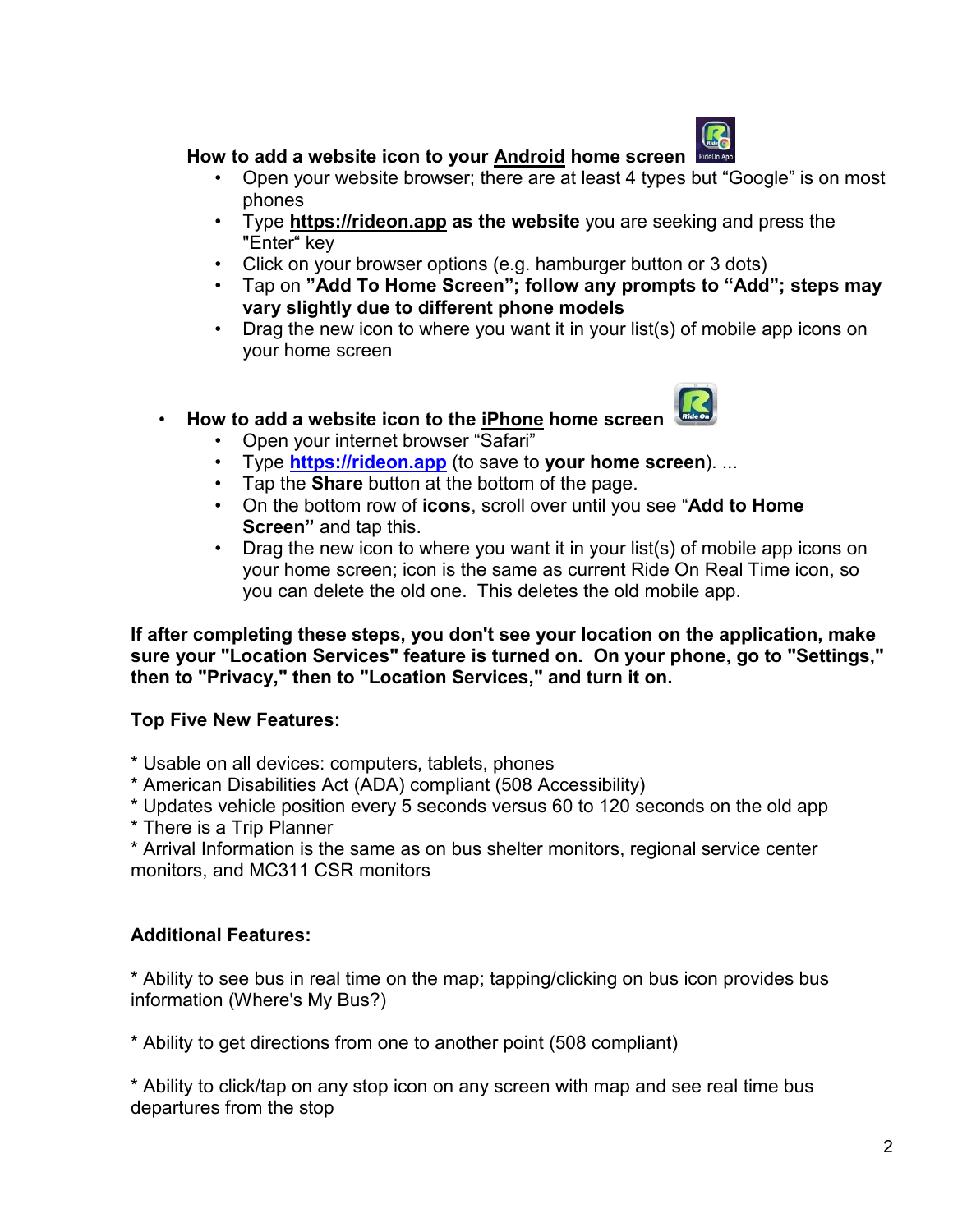- \* Ability to see stops around you (cellphone users).
- \* Ability to see schedule filtered by stop and time
- \* Ability to plan trip by selecting starting and returning stop (the same route only)
- \* Ability to see all schedules on one page
- \* Ability to tab stop images on Google map => required for 508 accessibility compliance

Please provide feedback via our social media accounts or our email address [\(RideOn.CustomerService@montgomerycountymd.gov\)](mailto:RideOn.CustomerService@montgomerycountymd.gov).

#### **How accurate will the system be?**

Ride On Real Time has up-to-the-minute accuracy on where your bus is right now and how late it is currently running. But predicting exactly when your bus will arrive at your stop will be influenced by traffic delays, detours, construction, weather, and other factors that the bus encounters. Sometimes there are problems with tracking a bus and getting real time information. You will know that the time is a real prediction and not just scheduled time if is in a countdown format such as "4 min" until arrival instead of "12:30 PM," which we call the 12-hour format.

Please remember, even if your bus is running late, it is always a good idea to arrive early at your stop in case the bus makes up some lost time.

### **The "Find By Address" feature doesn't give me the stop I need. How do I find it?**

On the browser, after you put in your address, you will be given a stop. Go ahead and select it. You will then see a map of the area and can select whichever stop you want. To do this, select a bus stop and tap or click on it. An information bubble will appear which gives you the ability to select that stop and gives you its number.

# **Do you have an app for that?**

Effective November 1, 2019, we are replacing our iPhone app and Android app with a web-based application at https://RideOn.app. It can be used on most mobile devices as well as computers. The old website, [www.RideOnRealTime.com](http://www.rideonrealtime.com/) will be redirected to this new application site.

#### **Are there fees for using Ride On Real Time?**

Ride On will not charge you in any way; however, your carrier or internet provider may charge extra fees. Check with them to make sure you won't be charged for service that is not in your plan. Also, you will have to be sure you don't go over the monthly limits in your mobile device contract.